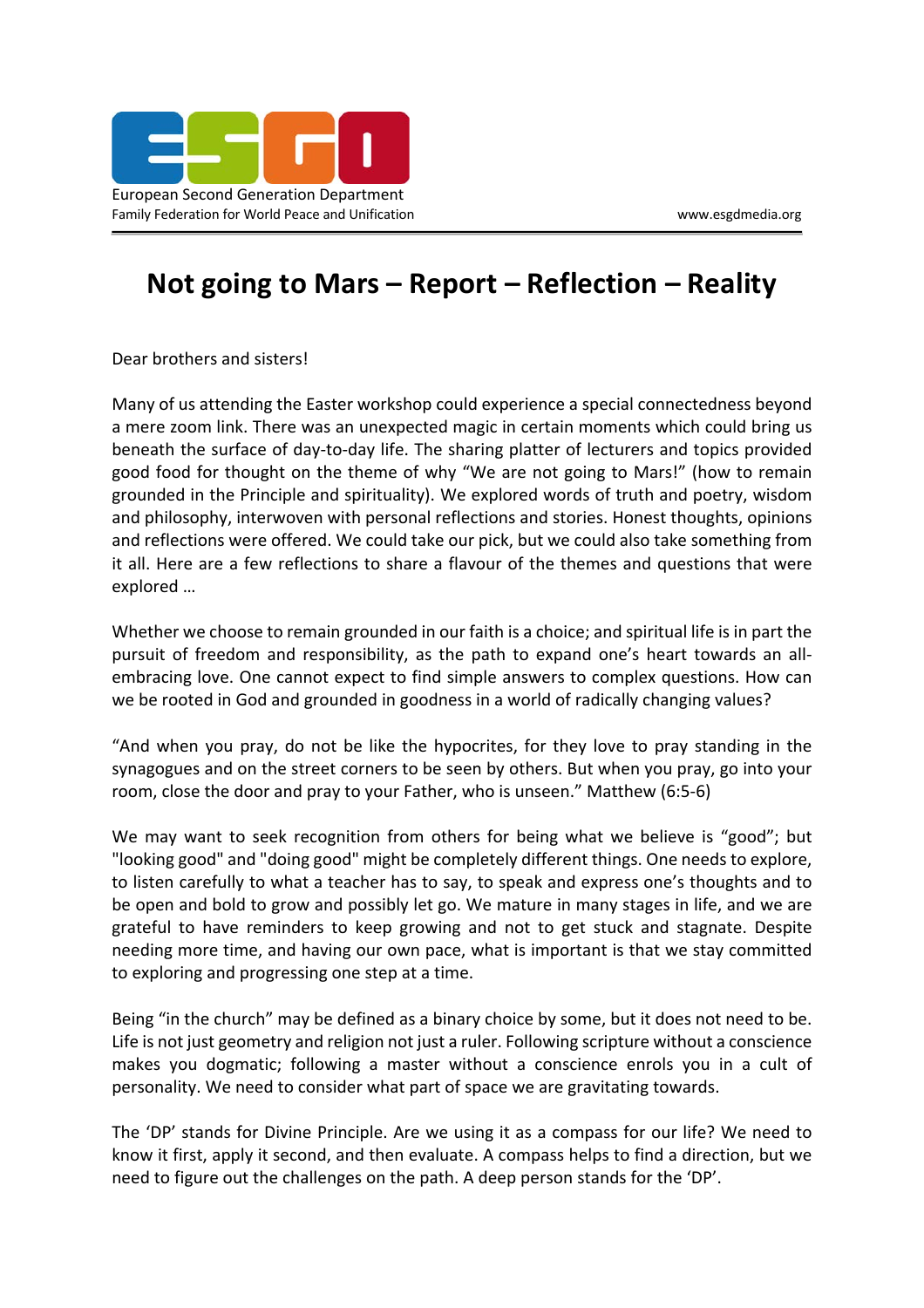"Store up for yourselves treasures in heaven, where moths and vermin do not destroy, and where thieves do not break in and steal. For where your treasure is, there your heart will be also." Matthew (6:20-21)

What should be in my treasure box? What is truly important to me? Generosity and compassion are like pearls and diamonds, and spirituality can ground us in something of eternal value.

We appreciate all the teachers, participants and staff for their sincerity and contribution to the workshop. We are grateful to God and True Parents for all the treasures we have been offered.

The ESGD team

## *Some participant reflections:*

"I honestly gained way more than I thought I would in just three evenings. Every talk was so thought-provoking, though not overly dense.

Although it wasn't a major theme, I felt more connected to Jesus than ever this Easter. This was really interesting to think about in conjunction with the discussions on polarisation and wokeism. I'm so glad that ESGD is opening up this conversation, one of the most important ones of our generation I believe." (Earthling 7)

"Personally, it was a refreshing reminder to revisit the convictions for why I'm choosing to support things in my life and the importance of cultivating and energising those reasons by fighting shallowness and seeking more depth in my life. I thought the content was helpful, with great variety. This was also reflected in my group sharing at the end, in which I felt we could connect well as it was focused and genuine, and I think that reflects the workshop's atmosphere." (Earthling 13)

"Kudos for bringing up really relevant topics and for allowing young adults a place within our community with real spiritual stimulation and connection.

… I really loved just the genuine hope and good inspiration that simply emanated from some of the talks. This reignition of appreciation of the deeply personal connection one can only have with God has been just wonderful" (Earthling 19)

"What stayed in my mind was the question if I want to be a well-protected individual or if I want to become a strong person" (Earthling 26)

"Our life is full of obstacles and we have to face them in order to grow. If we only run from them we will never be able to overcome those fears and struggles" (Earthling 31)

"I always appreciate the openness and humility presented through the content. I feel these spaces are created to come, listen and contemplate together the questions which seek to build internal strength and peace to better buttress the uncertainties we see in society, in ourselves and within our own movement.